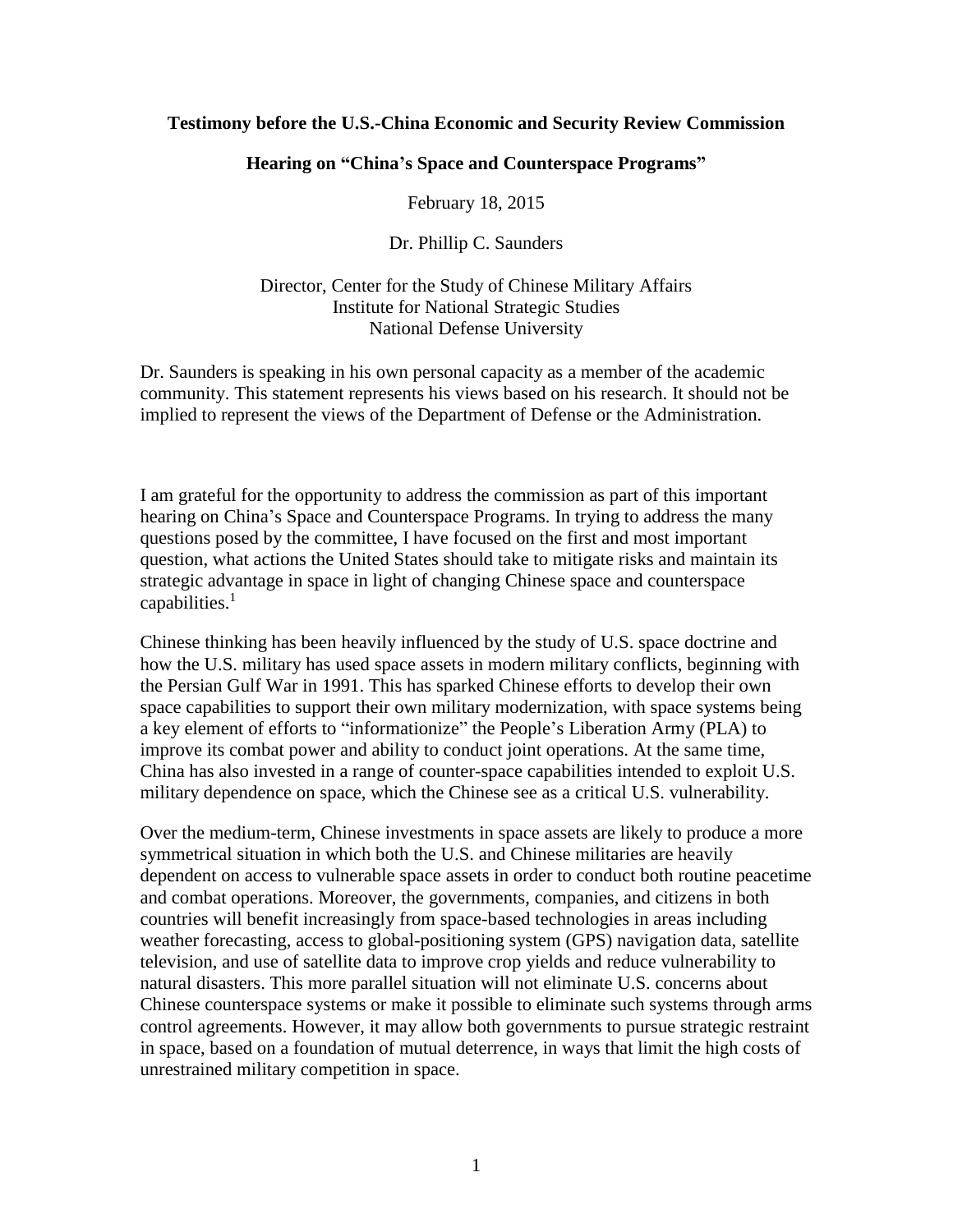### **Chinese Thinking about Space**

Chinese thinking about space emphasizes its importance across a wide range of economic, scientific, and military applications. The 2011 space white paper lists the aims of China's space activities as:

to explore outer space and to enhance understanding of the Earth and the cosmos; to utilize outer space for peaceful purposes, promote human civilization and social progress, and to benefit the whole of mankind; to meet the demands of economic development, scientific and technological development, national security and social progress; and to improve the scientific and cultural knowledge of the Chinese people, protect China's national rights and interests, and build up its national comprehensive strength. $^{2}$ 

The 2011 Space White Paper notes that "China's space industry is subject to and serves the national overall development strategy, and adheres to the principles of scientific, independent, peaceful, innovative, and open development." <sup>3</sup> However, the 2006 space white paper gives a more candid description of the strategic nature of the space program: "China considers the development of its space industry as a strategic way to enhance its economic, scientific, technological and national defense strength, as well as a cohesive force for the unity of the Chinese people, in order to rejuvenate China."<sup>4</sup> These statements have been backed by sustained investments to develop and improve China's space capabilities in both the commercial and military realms.

The Chinese Communist Party (CCP) has derived considerable domestic and international prestige from Chinese accomplishments in space, including its manned space program, scientific exploration activities, and willingness to share space technology and provide launch services and satellite expertise to other developing countries. China's official policy emphasizes the peaceful use of outer space and calls for a ban on the weaponization of space and negotiation of a legally binding treaty on the prevention of an arms race in outer space.<sup>5</sup> China and Russia jointly submitted a draft treaty to the UN Conference on Disarmament in 2008. The text called for a ban on objects carrying weapons in orbit or on celestial bodies along with commitments "not to station such weapons in outer space in any other manner" or to "resort to the threat or use of force against outer space objects." However, the draft treaty contained no verification measures and does not apply to Earth-based weapons that can attack satellites or their terrestrial support infrastructure, making it largely irrelevant to the goal of limiting the danger of ASAT attacks.

# **PLA Space Capabilities**<sup>6</sup>

Although the PLA does not appear to have developed and approved a comprehensive space doctrine, one PLA textbook proposes "unified operations, key point is space dominance" as a guiding concept.<sup>7</sup> "'Unified operations' refers to applying all types of capabilities, terrestrial and space-based, active and passive measures, hard-kill and softkill, focused on assuring that the PLA can derive and exploit space at times and places of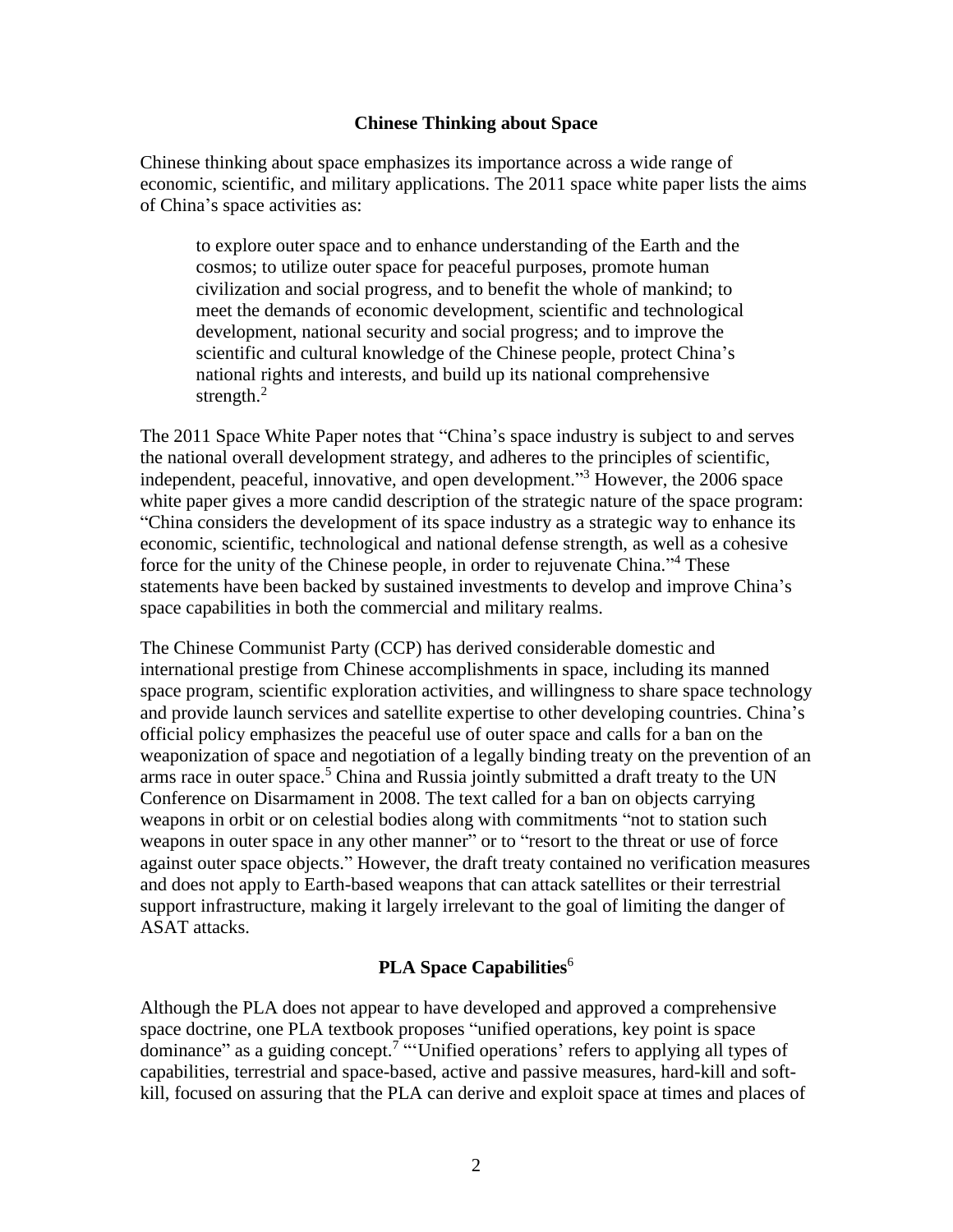its choosing, while preventing an opponent from doing so."<sup>8</sup> Space dominance requires the integration of space operations with those of other services and the integration and unification of various types of offensive and defensive space operations.<sup>9</sup>

The Chinese military discusses the use of space assets to support joint military operations in terms of "space support operations," which corresponds to the U.S. terminology of "force enhancement."<sup>10</sup> Space support operations make use of space-based platforms to provide critical information to ground, air, and naval forces, including space-based ISR, communications and data relay services, navigation and positioning, early warning of missile launches, and Earth observation.<sup>11</sup> China has significant capabilities in most of these mission areas and is likely to develop more sophisticated capabilities in the future.

PLA expert Mark Stokes described the military impact of Chinese space capabilities in these terms:

Increasingly sophisticated space-based systems expand PLA battlespace awareness and support extended range conventional precision strike systems. Space assets enable the monitoring of naval activities in surrounding waters and the tracking of air force deployments into the region. The PLA is investing in a diverse set of increasingly sophisticated electro-optical (EO), synthetic aperture radar (SAR), and electronic reconnaissance assets. Space-based remote sensing systems also provide the imagery necessary for mission planning functions, including automated target recognition technology that correlates preloaded optical, radar, or infrared images on a missile system's computer with real time images acquired in flight. A constellation of small electronic reconnaissance satellites, operating in tandem with SAR satellites, could provide commanders with precise and timely geo-location data on mobile targets. Satellite communications also offer a survivable means of linking sensors to strike systems, and will become particularly relevant as PLA interests expand further from PRC borders.<sup>12</sup>

Although China currently lacks satellites to provide early warning and tracking of ballistic missile launches, the utility of this capability is discussed in Chinese military writings. If China intends to deploy ballistic missile defense capabilities (it conducted test intercepts in 2010, 2013, and 2014), a space-based launch detection system to provide cueing data would be a requisite capability. China also employs a range of telecommunications and data relay satellites to support both military operations and civilian applications such as satellite television, Internet, and telephony.<sup>13</sup> China is developing its own global positioning system as well, which is already operational and expected to have a complete global constellation by  $2020$ .<sup>14</sup> Navigation and positioning information is critical for a range of military applications, including to provide guidance and targeting information for China's growing array of precision strike weapons.

In addition to more sophisticated payloads, China is improving its launch capabilities. In September 2013, China launched a satellite into orbit using the Kuaizhou ("quick vessel") mobile space launch vehicle; a second launch followed in November 2014.<sup>15</sup>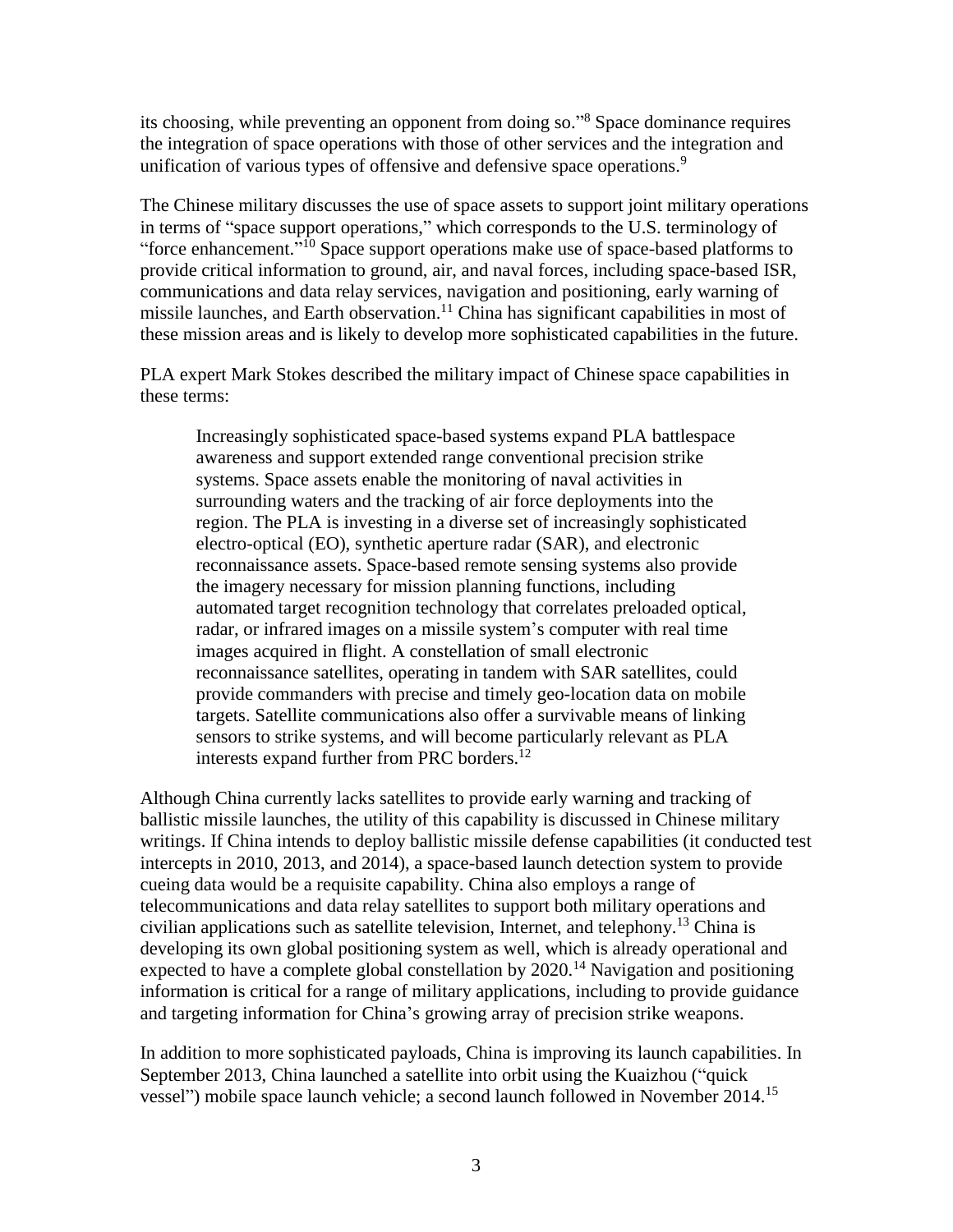China is also developing a second responsive space launch vehicle, the Long March-11, which is intended to provide "a vehicle to rapidly enter space and meet the emergency launching demand in case of disasters and contingencies." <sup>16</sup> Mobile space launch vehicles reduce China's dependence on a limited number of fixed space launch sites and constitute a step toward "operationally responsive" space capabilities better suited for use in a military conflict.

## **PLA Counter-Space Capabilities**

China is also pursuing efforts to deny an adversary's use of its space assets. February 2015 testimony by DIA Director Lieutenant General Vincent Stewart notes that:

Chinese and Russian military leaders understand the unique information advantages afforded by space systems and are developing capabilities to deny U.S. use of space in the event of a conflict. Chinese military writings specifically highlight the need to interfere with, damage, and destroy reconnaissance, navigation, and communication satellites. China has satellite jamming capabilities and is pursuing other antisatellite systems. In July 2014, China conducted a non-destructive antisatellite missile test. A previous destructive test with this same system in 2007 created long-lived space debris.<sup>17</sup>

China space expert Dean Cheng notes that PLA authors emphasize the importance of offensive operations to deny a superior adversary the ability to use space, but these efforts are not limited to attacking systems in orbit. Chinese military writings discuss:

a range of efforts aimed at affecting the range of space-related capabilities, from orbiting satellites, through space-related terrestrial facilities, to the data, communications, and telemetry links that tie all these systems together. . . . Space offensive operations include not only applying hardkill capabilities against satellites, but also attacking launch bases and tracking, telemetry, and control facilities. They also discuss the use of soft-kill techniques, such as jamming and dazzling, against satellites, in order to minimize the generation of debris, and the attendant physical and diplomatic consequences. And they also will likely involve the application of cyberwarfare methods against the various data and communications links that transfer information and allow satellites to maintain their orbits.<sup>18</sup>

China has developed a wide range of capabilities that can potentially be used to target space assets and support systems. In addition to the direct-ascent ASAT system China successfully tested in January 2007 and 2014, a Pentagon report notes that China has "a multi-dimensional program to limit or prevent the use of space-based assets by potential adversaries during times of crisis or conflict." The report adds that:

China's nuclear arsenal has long provided Beijing with an inherent ASAT capability, although a nuclear explosion in space would also damage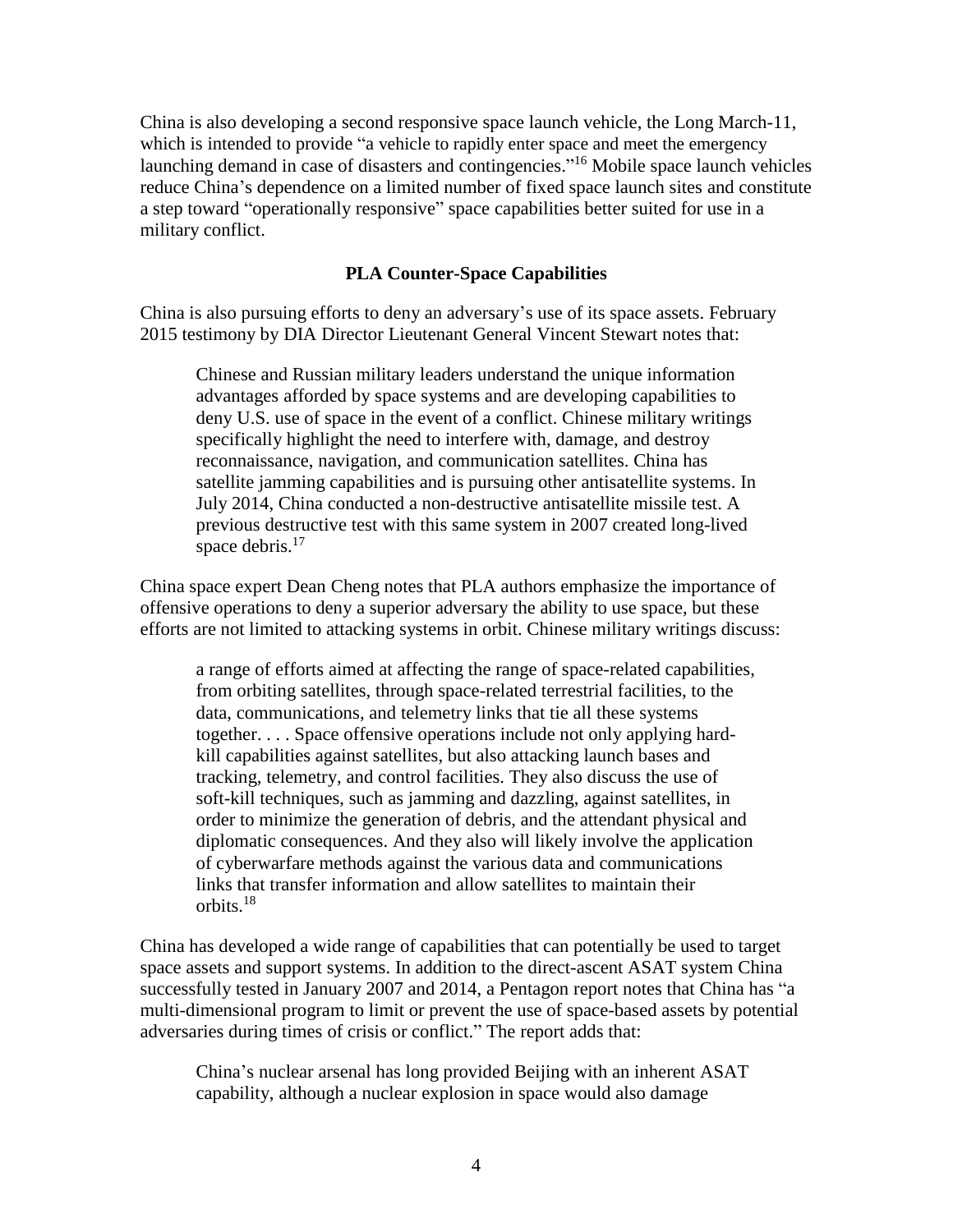China's rapidly multiplying space assets, along with those of whomever it was trying to target. Foreign and indigenous systems give China the capability to jam common satellite communications bands and GPS receivers. In addition to the direct-ascent ASAT program, China is developing other technologies and concepts for kinetic and directedenergy (e.g., lasers, high-powered microwave, and particle beam) weapons for ASAT missions. Citing the requirements of its manned and lunar space programs, China is improving its ability to track and identify satellites—a prerequisite for effective, precise counter-space operations.<sup>19</sup>

Although some Chinese military experts advocate preemptive attacks on space assets to take advantage of U.S. dependence on them and seize the initiative in the fight for information dominance, $20$  it is not clear that this argument has been fully accepted by the PLA leadership or endorsed by Chinese civilian leaders. Another strand of thinking emphasizes the importance of China having offensive space capabilities as a deterrent measure. This is partly to exploit the inherent vulnerability of costly space assets as a means of deterring conflict in the first place. However, some PLA writings appear to envision an escalation ladder that runs from testing space weapons, to exercising space forces, to reinforcing space capabilities (especially in a crisis), and to actually employing space forces. Demonstrating the capability and will to attack an adversary's space assets is described as the most credible form of deterrence.<sup>21</sup>

Other relevant aspects of PLA writings on space issues highlight a preference for "soft kill" (which temporarily or permanently denies use of space assets by means such as jamming, blinding, or cyber attack) over "hard kill" (kinetic attacks with the potential to generate significant amounts of space debris that might affect China's own satellites). Soft-kill attacks are seen as potentially more deniable and having fewer diplomatic consequences than hard-kill attacks, which may generate debris or involve kinetic attacks on facilities in third countries. Some writings by PLA authors also stress the importance of centralized authorization of attacks due to diplomatic costs and the potential for escalation.

PLA authors discuss a range of "space defensive operations" to protect space assets and defend against attacks from space. These include the use of camouflage and stealth measures to disguise a spacecraft's functions, deployment of small and microsatellite constellations rather than single large satellites, maneuverability, capability for autonomous operation, and deploying false targets and decoys to overload an adversary's tracking capability. They also envision offensive operations by both space-based and terrestrial assets to protect space assets.<sup>22</sup> Deployment of mobile launchers would also help the PLA surge additional space assets into low-earth orbit to augment capabilities or to replace satellites that are damaged. These tactics might have some value in protecting military space assets but would probably do little to protect civilian satellites. PLA space experts write that space dominance will be a critical and contested objective throughout a military conflict, with the PLA seeking to preserve the operational use of its own space assets in the face of attacks by an adversary's ASAT capabilities and to deny an adversary's use of its space assets. $^{23}$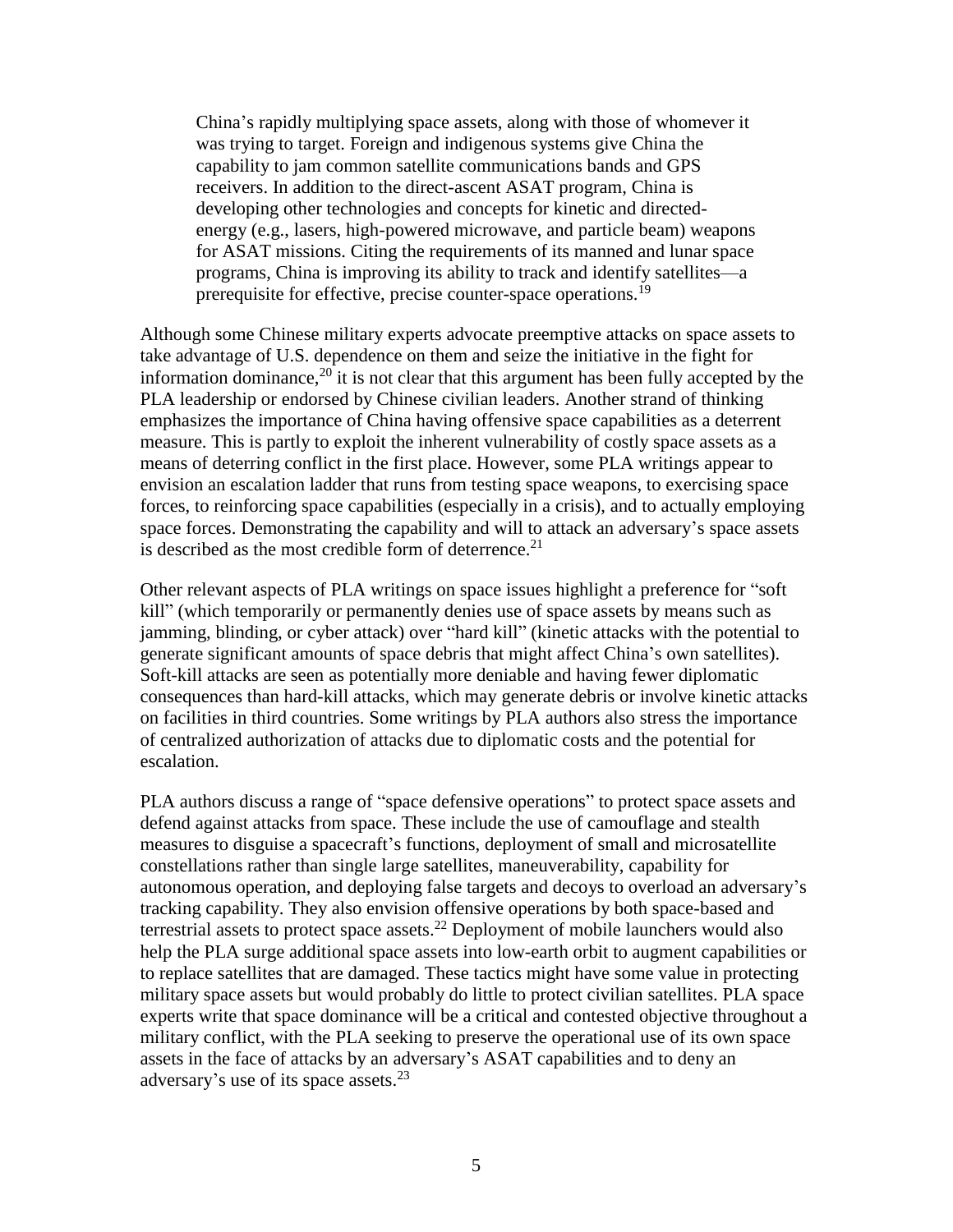## **Implications**

• **Given China's emerging counterspace capabilities, what actions should the United States take to mitigate risks and maintain its strategic advantage in space? Identify which defensive or offensive capabilities, if any, the United States should prioritize and assess the implications for U.S. defense budget requirements in these areas**.

PLA strategists see U.S. military dependence on space as a critical vulnerability that can be exploited by use of counterspace assets. However, the PLA also intends to take full advantage of the contributions space assets can make to its military operations, emulating U.S. military efforts to improve their capacity to fight and win an "informationized war." This will necessarily increase PLA dependence on its own vulnerable space assets. As the PLA becomes more dependent on space assets to conduct routine military operations, the current asymmetry (with the U.S. military much more dependent on space, and thus more vulnerable) will become more symmetrical, especially for operations further from the Chinese mainland where the PLA cannot rely on landline communication and groundbased aviation assets to supplement the capabilities of its space systems.

The January 2011 National Security Space Strategy describes a four layered DoD approach to deterring attacks on space capabilities:<sup>24</sup>

- 1) Support the development of international norms of responsible behavior that enhance safety, security, and stability in space.
- 2) Build coalitions to enhance collective security capabilities.
- 3) Deny the benefit of aggression by enhancing the resilience of space architectures and ensuring that the Joint Force can operate effectively when space capabilities are degraded.
- 4) Be prepared to respond to an attack on U.S. or allied space systems proportionally, but not necessarily symmetrically and not necessarily in space, using any or all elements of national power.

With respect to the possibility for deterrence failure, the strategy calls for the United States to "be in a position to respond in self-defense and defeat such aggression. Such a response will include proportional, but possibly asymmetrical responses, using any or all elements of national power. They may not be limited to the space domain, but rather will occur at the time and place of our choosing."<sup>25</sup> In my view, all four elements of this strategy have merit.

While a space code of conduct could have value in supporting development of norms of responsible behavior, I am skeptical about the prospects for arms control to produce meaningful, verifiable restrictions on the development, testing, and deployment of counter-space weapons. David Gompert and I wrote in 2011 that traditional approaches to arms control (such as efforts to limit development, testing, and deployment of ASAT weapons through legally binding treaties) are unlikely to succeed in limiting U.S. and Chinese ASAT weapons: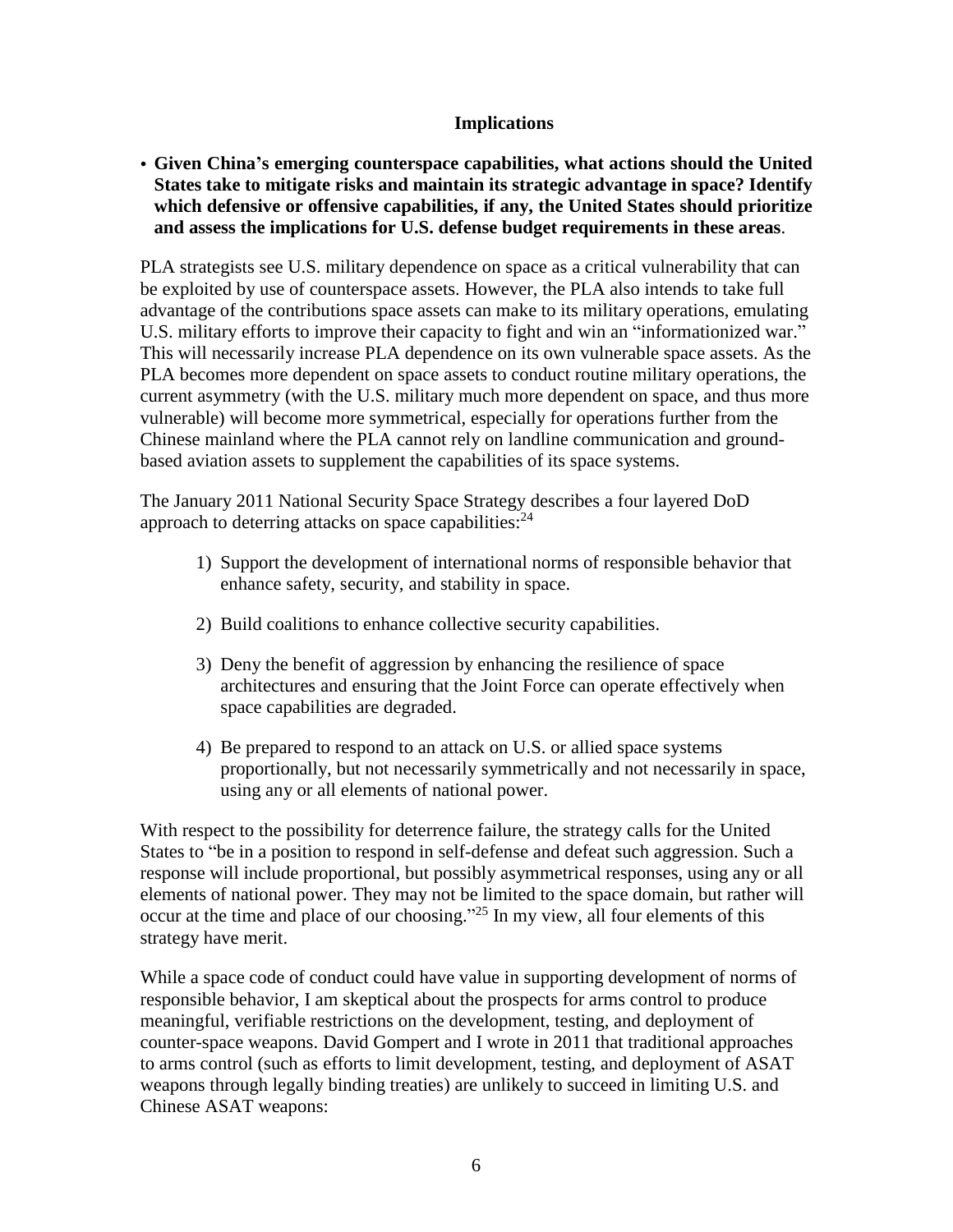While both sides are dependent on space, both see sufficient military utility in ASAT weapons that they will be reluctant to forego such capabilities even if the other were willing to do so. Moreover, there are too many ways to degrade satellite and satellite mission performance, and too little possibility of effectively controlling them, to make traditional ASAT arms control promising. For instance, neither side is going to give up direct-ascent rocketry or directed energy systems of the sort that could be used as ASAT weapons but have plausible alternative uses (for example, BMD). Limitations of soft-kill capabilities would be even harder to formulate, much less achieve agreement about. Verification of compliance with limitations on capabilities is virtually impossible. Moreover, because development of ASAT weapons could not be retarded even if systems were not operationally deployed, there would be huge breakout potential in any ASAT arms control agreement.<sup>26</sup>

If it is impossible to ban ASAT weapons via arms control, then the next best solution is to create a strategic environment that deters their use against U.S. space assets. The U.S. national security space strategy focuses on two sides of the deterrence calculus: denying an adversary the potential gains from using ASAT weapons (deterrence by denial) and being prepared to respond to an attack in ways that generate unacceptable damage, either to an adversary's space assets or other high value assets (deterrence by punishment). It makes sense to pursue both avenues.

A variety of potential means exist for making U.S. space assets less attractive targets:  $27$ 

- **Rapid replenishment of damaged satellites**. Also known as "operationally responsive space," the ability to quickly launch replacement satellites into Low Earth Orbit (LEO) could limit the military advantages from ASAT attacks against such systems. This capability is likely to be expensive and might be negated by increased Chinese deployment of ASAT weapons that are much less-expensive than the satellites they threaten. It would also require investment in ground launch sites to increase their launch rate.
- **Make satellites harder to find and harder to hit**. Smaller satellites that incorporate stealth technology, employ countermeasures, or have the ability to maneuver would be harder for China to target and attack.
- **Constellations of small satellites**. Dispersing capabilities among a number of small satellites would reduce the vulnerability to the loss of any single satellite and complicate adversary efforts to target U.S. space capabilities. It would also increase robustness by creating redundancies. This would require a shift in design philosophy, and might not be applicable to all military space capabilities.
- **Harden satellite communications systems**. Given extensive Chinese investments in jamming technologies that can interfere with satellite control signals and degrade their ability to transmit data to ground stations and military users, it makes sense to design satellite communications and control systems for better performance in a complex electromagnetic environment that includes jamming of satellite data.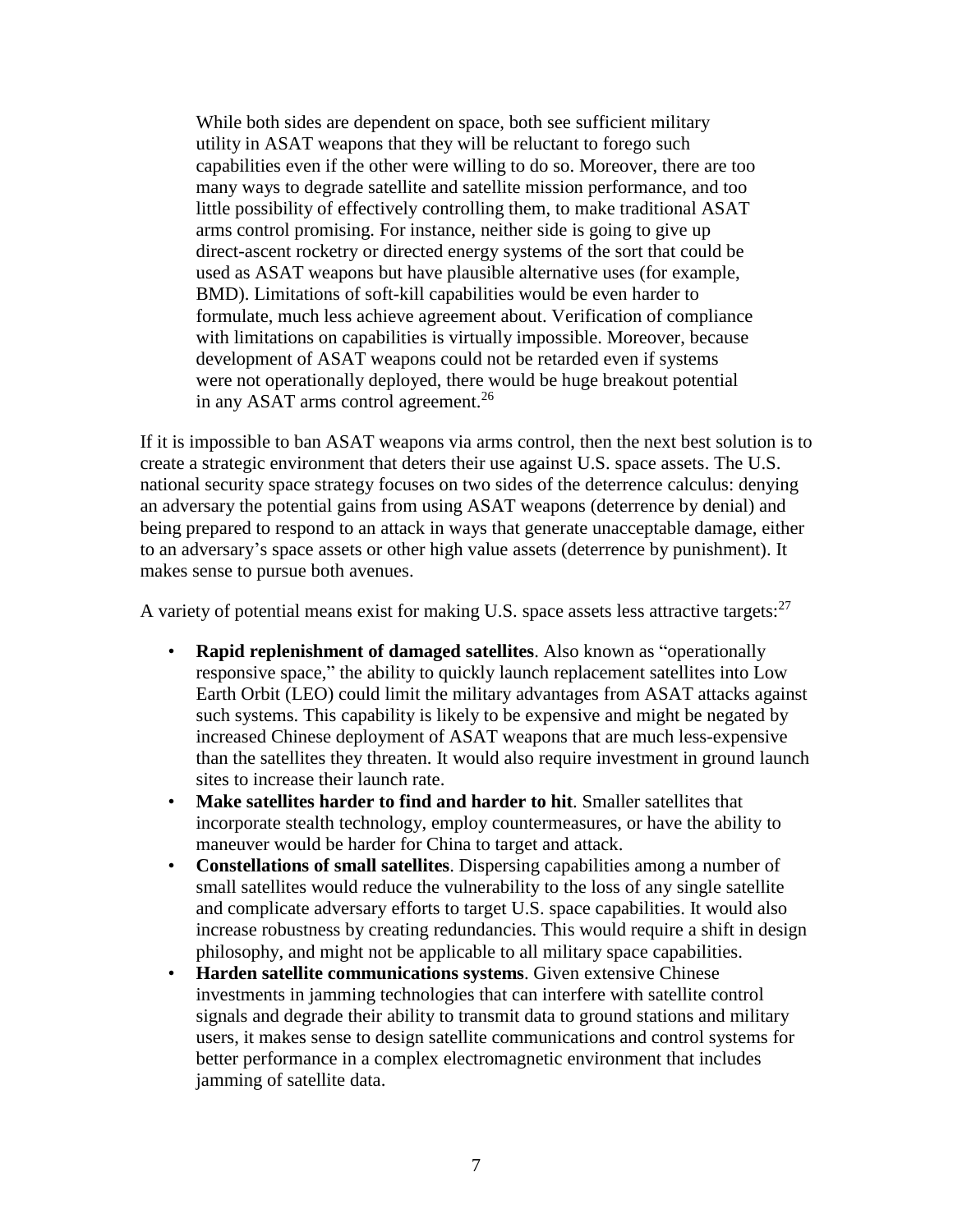- **Make greater use of non-space tactical reconnaissance systems**. Aircraft and unmanned aerial vehicles (UAVs) can substitute for some space-based assets, and would potentially be harder to target. However, they may not be able to loiter in critical or contested airspace, rendering them ineffective in some combat environments.
- **Use foreign satellites to increase the political costs of attacks**. Some space experts have suggested the United States could make greater use of European, Japanese, or other commercial communications or imagery satellites to take advantage of Chinese reluctance to attack commercial or foreign space assets.
- **Direct attacks against Chinese ASAT systems**. Attacking ground-based ASAT systems or components prior to launch or use might be effective against known high-powered lasers, critical radars, and optical tracking systems, but would have only limited utility against mobile ASAT systems that would likely be dispersed, hard to find, and located deep in China's interior. Kinetic attacks inside Chinese territory would significantly escalate any conflict.
- **Space-based weapons to attack Chinese ASAT systems or space assets**. Spacebased weapons could potentially help protect U.S. satellites by attacking some types of Chinese ASAT weapons (specifically co-orbital or direct-ascent ASAT systems). However, they also have the potential to accelerate strategic competition in space. Such systems would take years to develop and deploy, and could cause the United States to embark on a costly path (both economically and politically). Some space experts suggested that China might hope to divert U.S. military modernization down this path.

Unfortunately, many of these potential solutions are very expensive to implement, especially considering the relative low costs of many ASAT systems that can destroy satellites or degrade their functionality in a wartime setting. Having on-the-shelf replacements for vulnerable satellites and a surge crisis launch capability would require huge investments whose positive impact might be overcome by relatively modest adversary investments in different types of ASAT capabilities.

Options exist to reduce the vulnerability of U.S. space assets, and DOD should pursue those that promise the greatest return on investment when likely adversary reactions are figured in. Hardening satellite communications, making greater use of tactical reconnaissance systems, and exploring constellations of small satellites appear to be particularly promising areas. This should also include efforts to conduct military exercises with degraded access to space and cyber capabilities so that U.S. forces can explore and practice work arounds if critical space systems are not available.

On the other hand, actions such as kinetic attacks on Chinese counterspace systems or extensive use of space-based weapons have the potential to be both strategically destabilizing in a crisis or conflict and to stimulate expensive arms races between space and counterspace systems.

Given that the United States will not be able to buy its way out of vulnerability to adversary counterspace systems, it will need to make investments in counterspace systems of its own to hold the space assets of potential adversaries at risk. As the official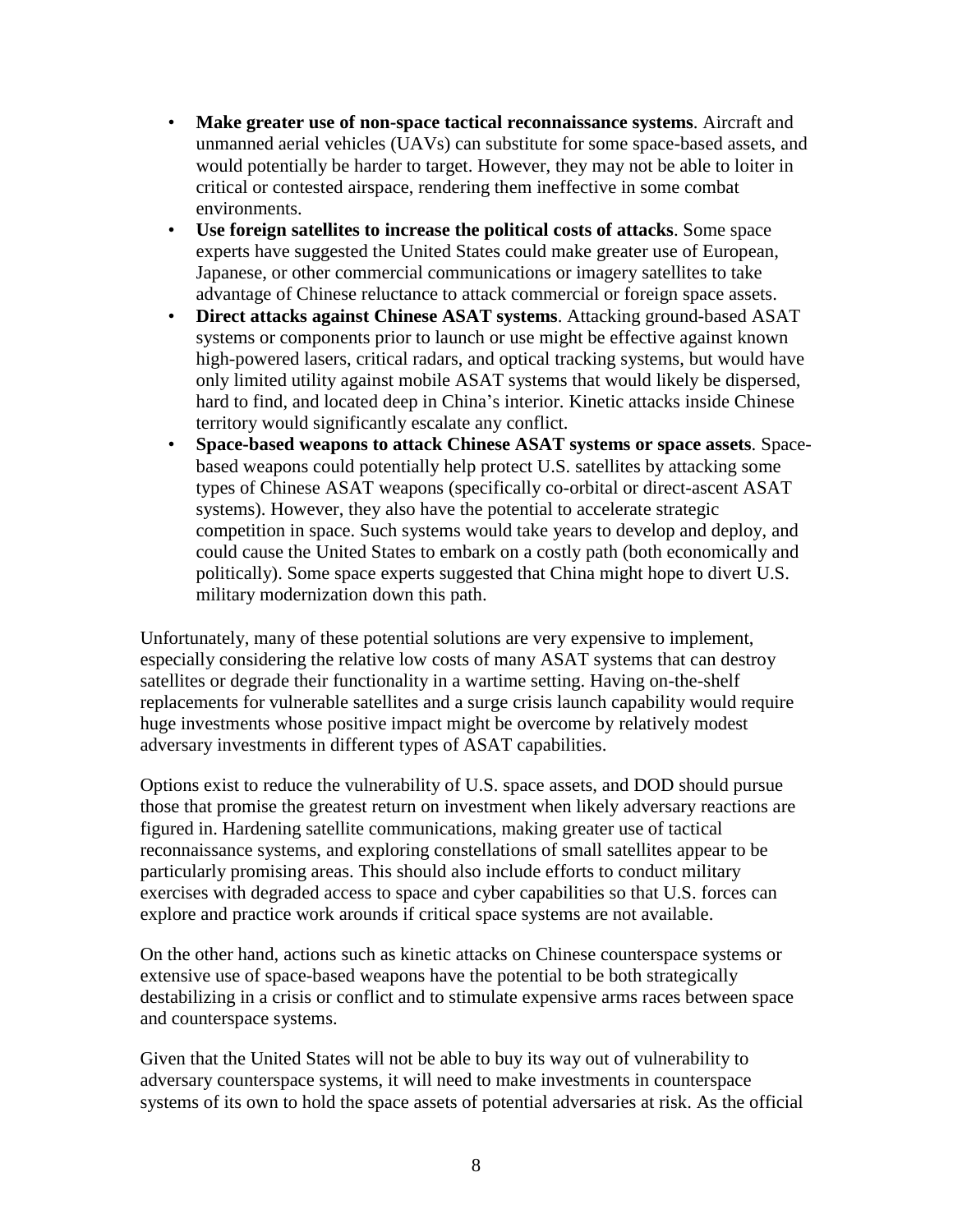strategy cited above suggests, this need not involve only kinetic ASAT systems or symmetrical approaches to deterrence. The United States should prioritize non-kinetic ASAT systems that do not generate significant amounts of space debris, soft kill over hard kill, and ways of temporarily limiting the ability of adversary satellites to support military operations. Some of these approaches may involve attacks in other domains that achieve effects in the space domain. Such counterspace systems are potentially more useable in a conflict, and thus more credible and more capable in deterring Chinese attacks on U.S. space assets.

As the PLA routinely employs space assets in pursuit of its mandate to be able to fight and win "informationized wars," the Chinese military will also become more dependent on fragile and vulnerable space systems, especially when operating further from China's borders. If China decides to deploy ballistic missile defenses of its own in order to protect its nuclear forces, it will need to deploy early-warning radars and launch detection satellites in order to provide cueing data for ballistic missile defenses. Over time, this will increase China's dependence on space assets for both strategic stability and operational warfighting and reduce the current asymmetry in vulnerability in the space domain. Eventually, the PLA may join the U.S. military in preferring that both sides fight *with* their space assets rather than fighting *without* them.

Moreover, the Chinese state and Chinese society are becoming more dependent on space assets for a variety of purposes ranging from weather forecasting, to GPS navigation, to satellite communications with overseas commercial operations. In a 2007 visit to a small village in Sichuan, I was struck by the widespread use of inexpensive satellite television receivers, a crucial means for the Chinese Communist Party to get its message out to the population in rural areas. Many of these commercial and civil applications could be put at risk in the event of a major military conflict in space.

Over time, more symmetrical U.S. and Chinese military and civil dependence on space assets may produce more common interests in making space a sanctuary in the event of a conflict. David Gompert and I have articulated what such strategic restraint in space might look like, focusing on mutual agreement not to interfere with the operations of each other's civilian or military satellites.<sup>28</sup> We argue that such agreements have the potential to reinforce deterrence and to damp down some of the arms race dynamics in the U.S. and Chinese space/counter-space development and deployment, thus contributing to more stable bilateral relations.

In the remaining space, I will try to respond briefly to the other questions raised for this hearing where I can speak at an unclassified level based on my expertise.

### **• Discuss China's approach to space diplomacy and cooperation, particularly with the United States. Assess the risks and benefits of U.S.-China space cooperation**

China views space diplomacy and international cooperation as means of learning from countries with more advanced space capabilities (including from the United States), demonstrating China's technological prowess to both domestic and international audiences, using technology sharing and space cooperation to strengthen its ties with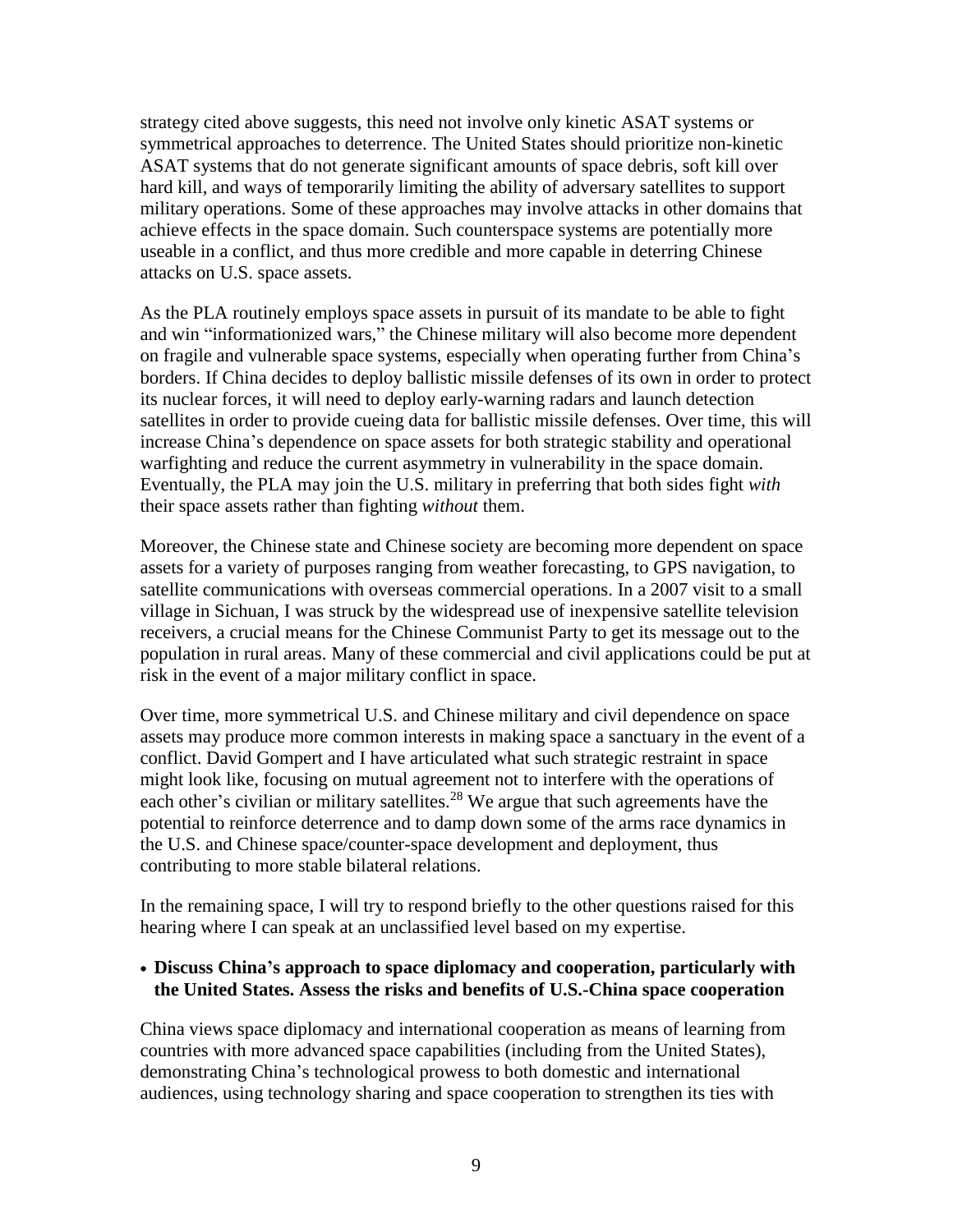other countries (especially developing countries), and earning revenue from its investments in military and civil space technology.

Given the dual-use nature of much space technology and the fact that even China's civil and manned space programs have heavy military involvement, there is reason to be cautious about space cooperation with China. That said, a complete prohibition on official and commercial space cooperation with China would have heavy costs in terms of its negative economic impact on the U.S. space industry (especially on secondary and tertiary suppliers), on U.S. allies (if the U.S. pressures them not to engage in space cooperation with China), and on the U.S. global image (if U.S. unwillingness to cooperate with China on even innocuous space issues is viewed as a sign of unwarranted hostility and a loss of U.S. self-confidence).

Accordingly, the U.S. government should identify areas where space cooperation with China could contribute significantly to Chinese military space and counterspace capabilities and limit cooperation in these areas. Some of this analysis has already been done in the recent process of revising U.S. export controls governing space technology. In some cases, such as space situational awareness, the United States should limit cooperation that might enhance China's ability to locate and target U.S. satellites, even if it is willing to cooperate with other allies and partners.<sup>29</sup>

However, there are other areas such as many scientific applications and manned space flight where the United States can share information and experiences without compromising national security and can benefit from growing Chinese investments in space capabilities and China's potential contributions to international space cooperation. The U.S. government needs a process to make such case-by-case evaluations in a manner that reflects legitimate Congressional concerns about the potential risks of space cooperation with China.

• **Identify the extent to which China's activities in space may contribute to increasing debris fields and what steps, if any, China is taking to address this issue. Assess the economic and security implications for the United States of increasing space debris.**

China's 2007 direct-ascent ASAT test generated more than 3,000 pieces of trackable debris, generating international outrage about the increased threat of collision with other satellites in orbit.<sup>30</sup> Although Hu Jintao appears to have been briefed in advance that the test would generate a significant amount of space debris, this information was presented in a way that minimized the potential negative international reaction to the debris. The fact that China was slow to issue a public statement acknowledging the test further increased the public relations damage. $31$ 

Chinese officials appear to have learned from their mistakes in both the conduct of the test and how the information was presented publicly. Subsequent 2010 and 2013 tests, which China characterized as ballistic missile defense tests, were conducted against suborbital targets and did not create any long-lived space debris.<sup>32</sup> In both cases, China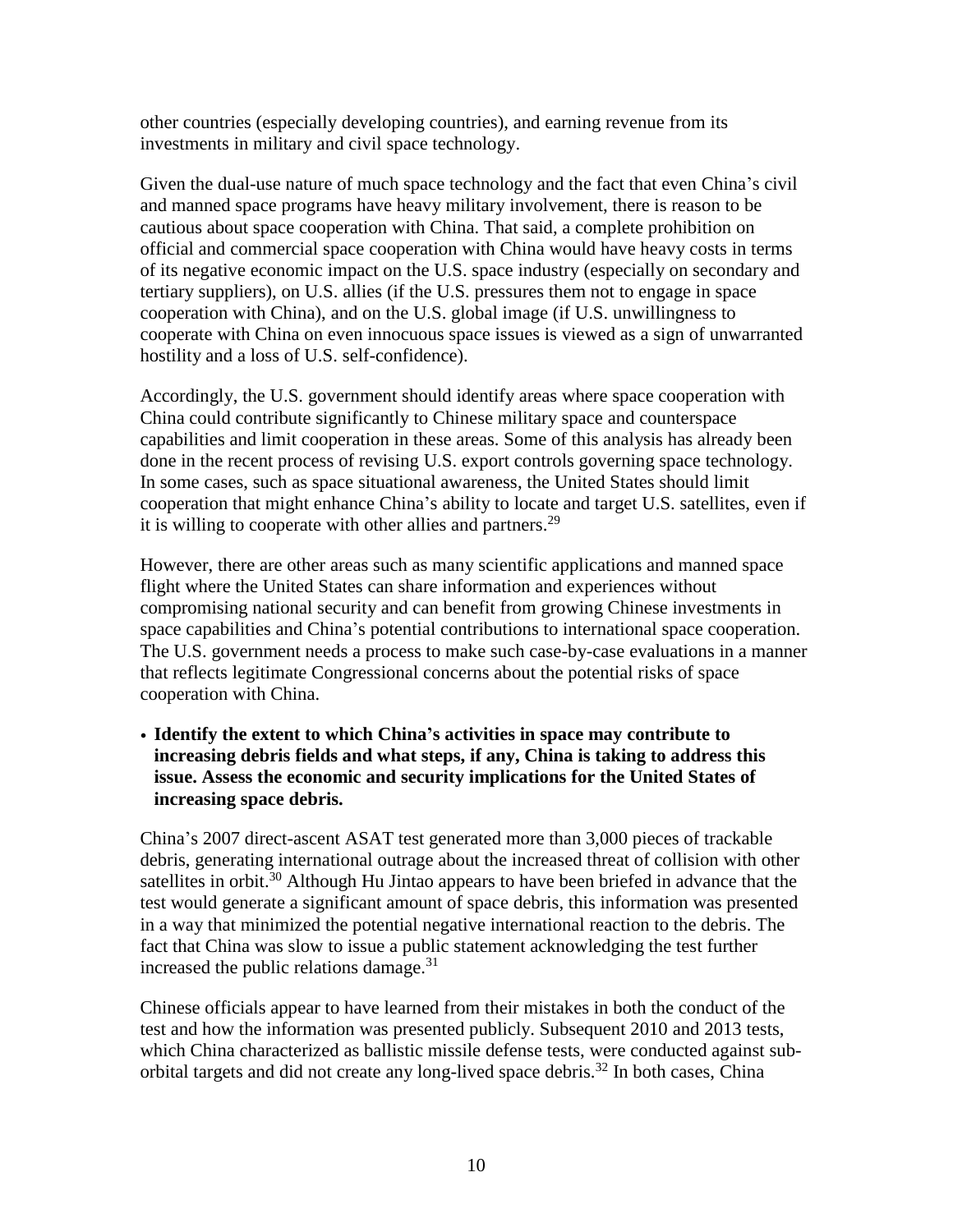quickly issued public statements acknowledging the tests, stating that they were not aimed against any other parties, and highlighting that they did not generate space debris.

China's 2011 Space White Paper included several references to Chinese efforts to mitigate space debris, noting that "China will continue to strengthen its work on space debris monitoring and mitigation and its work on spacecraft protection." These efforts include developing technologies for monitoring space debris and warning of potential collisions. The White Paper also cites specific actions China has taken to mitigate risks of space debris, including "fully inactivating Long March rockets and moving a few aging GEO satellites out of orbit."33

These examples highlight increased Chinese awareness of the potential negative impact of space debris on China's own space assets and on China's image as a responsible spacefaring nation. Whether concerns about generating space debris would affect China's willingness to employ its direct-ascent ASAT system or other kinetic ASAT capabilities in a conflict is speculative. However, Chinese military writings cited above suggest a preference for "soft kill" systems that do not generate debris, partly because there would be less political blowback from other space-faring nations not involved in a conflict.

• **Describe the political drivers behind China's space programs that can be identified from official statements, activities, and resource allocation decisions. How has Xi Jinping influenced the trajectory of China's space programs? Assess the challenges and opportunities for the United States presented by these political drivers.**

Chinese space policy involves a wide range of actors interacting in a complex policy environment. Key features of the process include top leadership involvement, the influence of elite scientists, coordination by leading small groups, and operational control by the PLA.<sup>34</sup> Even within the PLA, responsibilities are divided, and different organizations are vying for control of Chinese space activities. The China Aerospace Science and Technology Corporation and the China Aerospace Science and Industry Corporation are the two key state-owned research and development and manufacturing organizations, while the State Council's China National Space Administration coordinates and executes international space cooperation agreements.<sup>35</sup>

The sections of China's 2006 and 2011 space white paper cited at the beginning of this testimony provide a good indicator of the official rationales for China's space program. It is clear that Chinese leaders derive significant domestic legitimacy and international prestige from China's manned space program and from space exploration activities such as the Chang'e lunar probes. China has stressed the domestic technology and indigenous origins of China's manned space program, even though it has benefitted significantly from access to Russian designs and technology. This testimony has highlighted the many military applications of space technology and the military's central role in running the space program. The General Staff Department, Air Force, Navy, and Second Artillery Corps are the primary military customers for information derived from space-based assets.<sup>36</sup>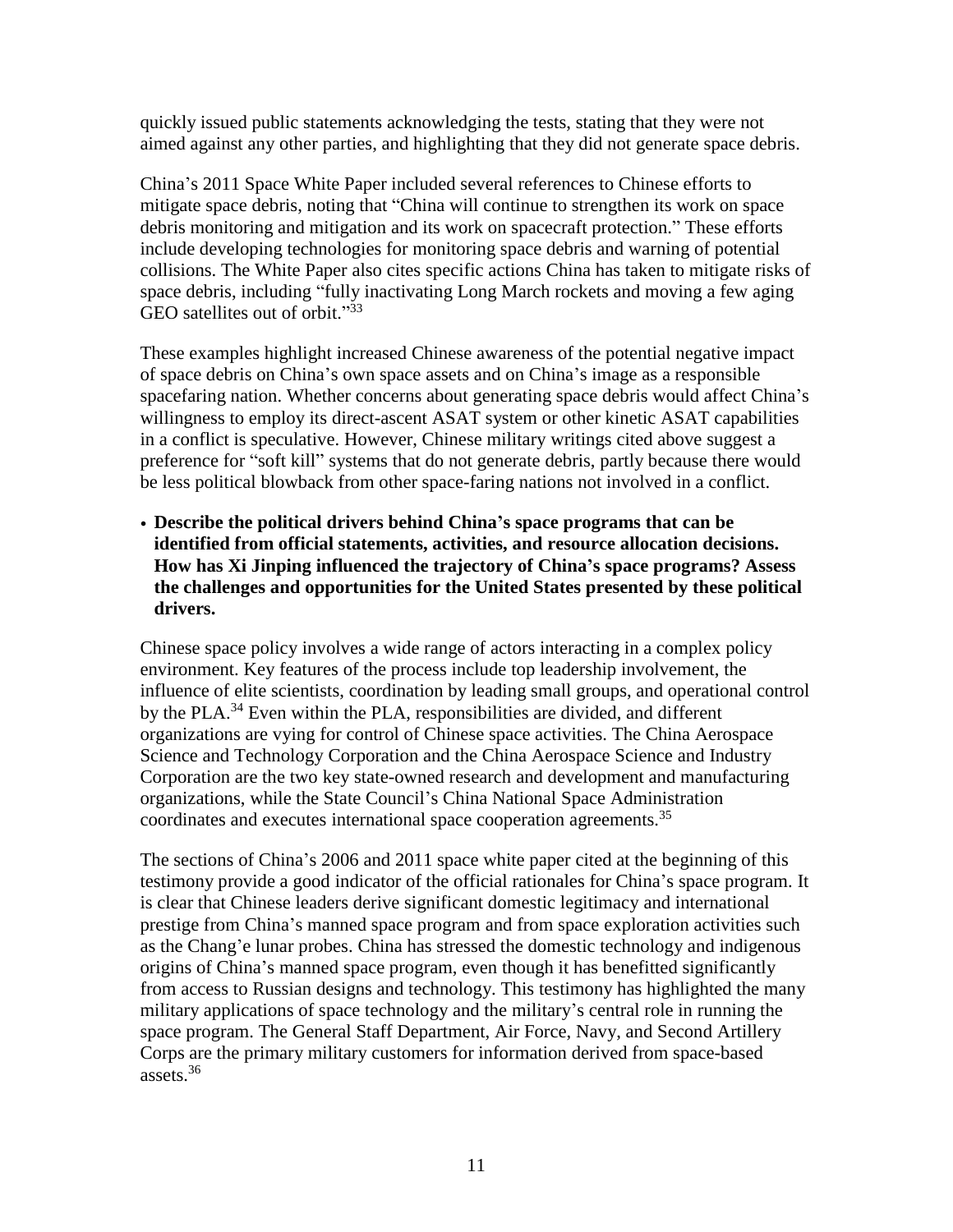The Chinese government's emphasis on commercialization of space technology is likely to lead to a further expansion of space-related goods and services, with applications centered on navigation and positioning data and on the use of geospatial data for mining and resource management being areas for future growth.*<sup>37</sup>* Central government agencies, such as the China Meteorological Administration and the China Oceanic Administration, and large state-owned enterprises, including commercial telecommunications providers, are currently the largest civil and commercial users of space-derived data, but local and provincial governments and smaller enterprises are becoming increasingly important. Key applications include telecommunications, mapping and surveying, natural resource management, satellite navigation, and weather forecasting. This diversification of space uses and space users is broadening the number of Chinese actors with a stake in continued access to space, though not all voices are represented equally in the Chinese political system.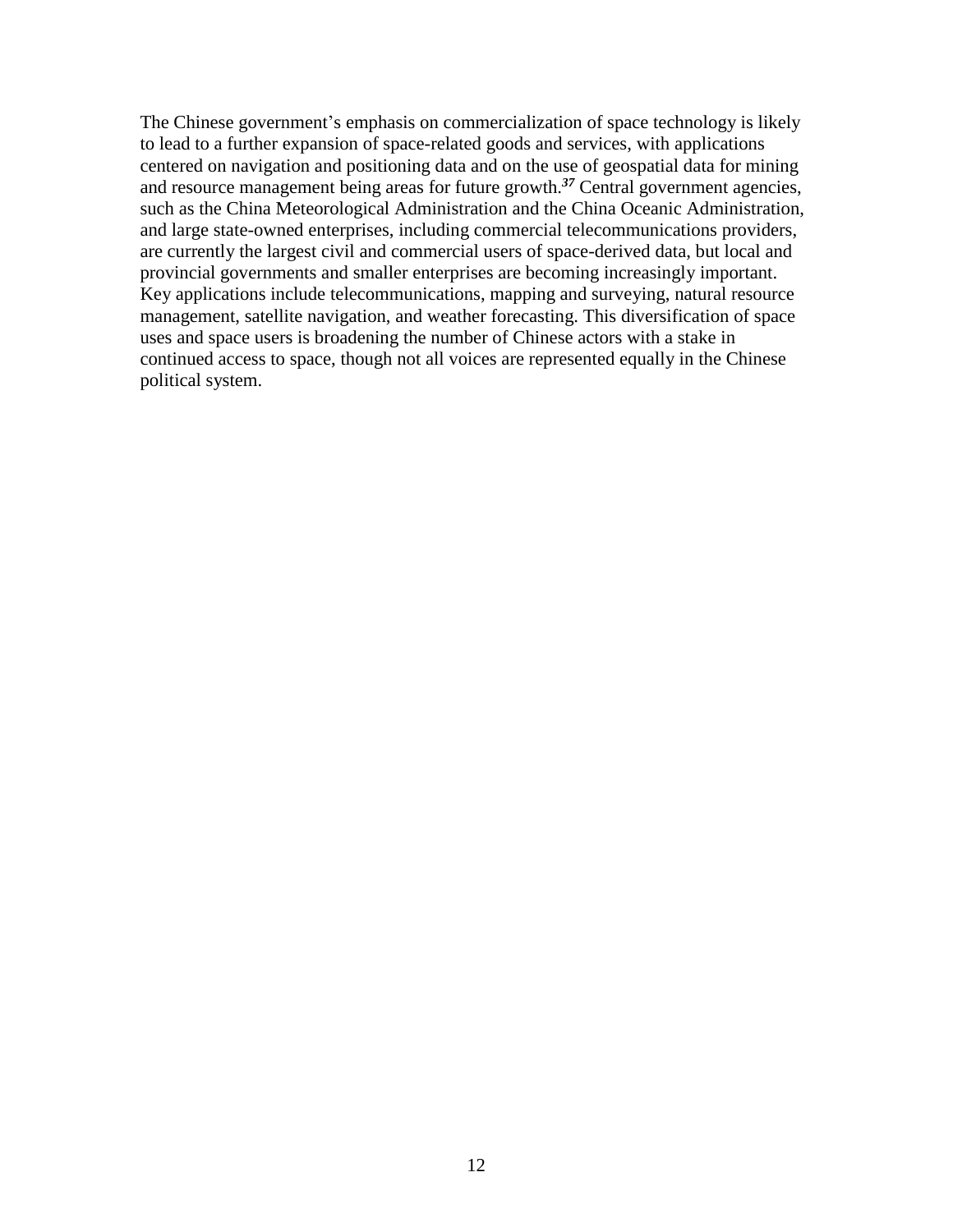$\overline{a}$ 

<sup>5</sup> Information Office of the State Council of the People's Republic of China, "China's Space Activities in 2011," December 2011, Beijing.

 $6$  The following two sections are adapted from chapter three of David C. Gompert and Phillip C. Saunders, *The Paradox of Power: Sino-American Strategic Restraint in an Era of Vulnerability* (Washington, DC: NDU Press, 2011), <http://ndupress.ndu.edu/Portals/68/Documents/Books/paradox-of-power.pdf>

 $<sup>7</sup>$  Dean Cheng, "Prospects for China's Military Space Efforts," in Roy Kamphausen, David Lai, and</sup> Andrew Scobell, ed., *Beyond the Strait: PLA Missions other than Taiwan* (Carlisle, PA: U.S. Army War College, Strategic Studies Institute, April 2009), 273–279.

<sup>8</sup> Dean Cheng, "China's Space Program," written testimony submitted to the U.S. China Economic and Security Review Commission, May 11, 2011.

<sup>9</sup> Cheng, "Prospects for China's Military Space Efforts," 218.

 $10$  Kevin Pollpeter, "The Chinese Vision of Space Military Operations," in James Mulvenon and David Finkelstein, eds., *China's Revolution in Doctrinal Affairs: Emerging Trends in the Operational Art of the Chinese People's Liberation Army* (Alexandria, VA: CNA Corporation, 2005), 333–334.

 $11$  Li Dong et al., "Research on Concepts of Space Operations and Command," cited in Cheng, "Prospects for China's Military Space Efforts."

 $12$  Mark A. Stokes, prepared statement for U.S.-China Economic and Security Review Commission hearing on the Implications of China's Military and Civil Space Programs, May 11, 2011.

<sup>13</sup> Office of the Secretary of Defense, "Report to Congress on Chinese Military Power 2010," 36.

<sup>14</sup> Office of the Secretary of Defense, "Military and Security Developments involving the People's Republic of China 2014," 11.

<sup>15</sup> Rui C. Barbosa, "China launches Kuaizhou-2 in second launch within 24 hours," nasaspaceflight.com, November 21, 2014, http://www.nasaspaceflight.com/2014/11/china-launches-kuaizhou-2-second-launch-24-hours/

<sup>16</sup> Office of the Secretary of Defense, "Military and Security Developments involving the People's Republic of China 2014," 10.

<sup>17</sup> Lieutenant General Vincent R. Stewart, USMC, Director, Defense Intelligence Agency, Statement for the Record, Worldwide Threat Assessment, Armed Services Committee, U.S. House of Representations, February 3, 2015.

<sup>18</sup> Cheng, "China's Space Program."

<sup>19</sup> OSD, Annual Report to Congress on Chinese Military Power 2010, 36. Limited Chinese space tracking and identification capabilities were one reason an earlier study by this author on Chinese interest in ASAT technologies accurately noted that as of 2002 China lacked some capabilities necessary for an operational ASAT system. See Phillip C. Saunders, Jing-dong Yuan, Stephanie Lieggi, and Angela Deters, "China's Space Capabilities and the Strategic Logic of Anti-Satellite Weapons," Center for Nonproliferation Studies Research Story of the Week, July 2002.

<sup>20</sup> See Pollpeter, "The Chinese View of Military Space Operations," 355–362.

<sup>21</sup> Cheng, "Prospects for China's Military Space Efforts,"  $234-240$ .

<sup>22</sup> Ibid., 231–234.

<sup>23</sup> Pollpeter, "The Chinese View of Military Space Operations," 355–362; Cheng, "Prospects for China's Military Space Efforts."

<sup>24</sup> Department of Defense and Office of the Director of National Intelligence, "National Security Space Strategy: Unclassified Summary," January 2011.

<sup>&</sup>lt;sup>1</sup> For a useful overview of the strategic role of spacepower, see Charles D. Lutes and Peter Hays with Vincent A. Manzo, Lisa M. Yambrick, and M. Elaine Bunn, *Toward a Theory of Spacepower: Selected Essays* (Washington, DC: NDU Press, 2011),

<http://ndupress.ndu.edu/Portals/68/Documents/Books/spacepower.pdf>

<sup>&</sup>lt;sup>2</sup> Information Office of the State Council of the People's Republic of China, "China's Space Activities in 2011," December 2011, Beijing.

<sup>&</sup>lt;sup>3</sup> Information Office of the State Council of the People's Republic of China, "China's Space Activities in 2011," December 2011, Beijing.

<sup>4</sup> Information Office of the State Council of the People's Republic of China, "China's Space Activities in 2006," October 2006, Beijing.